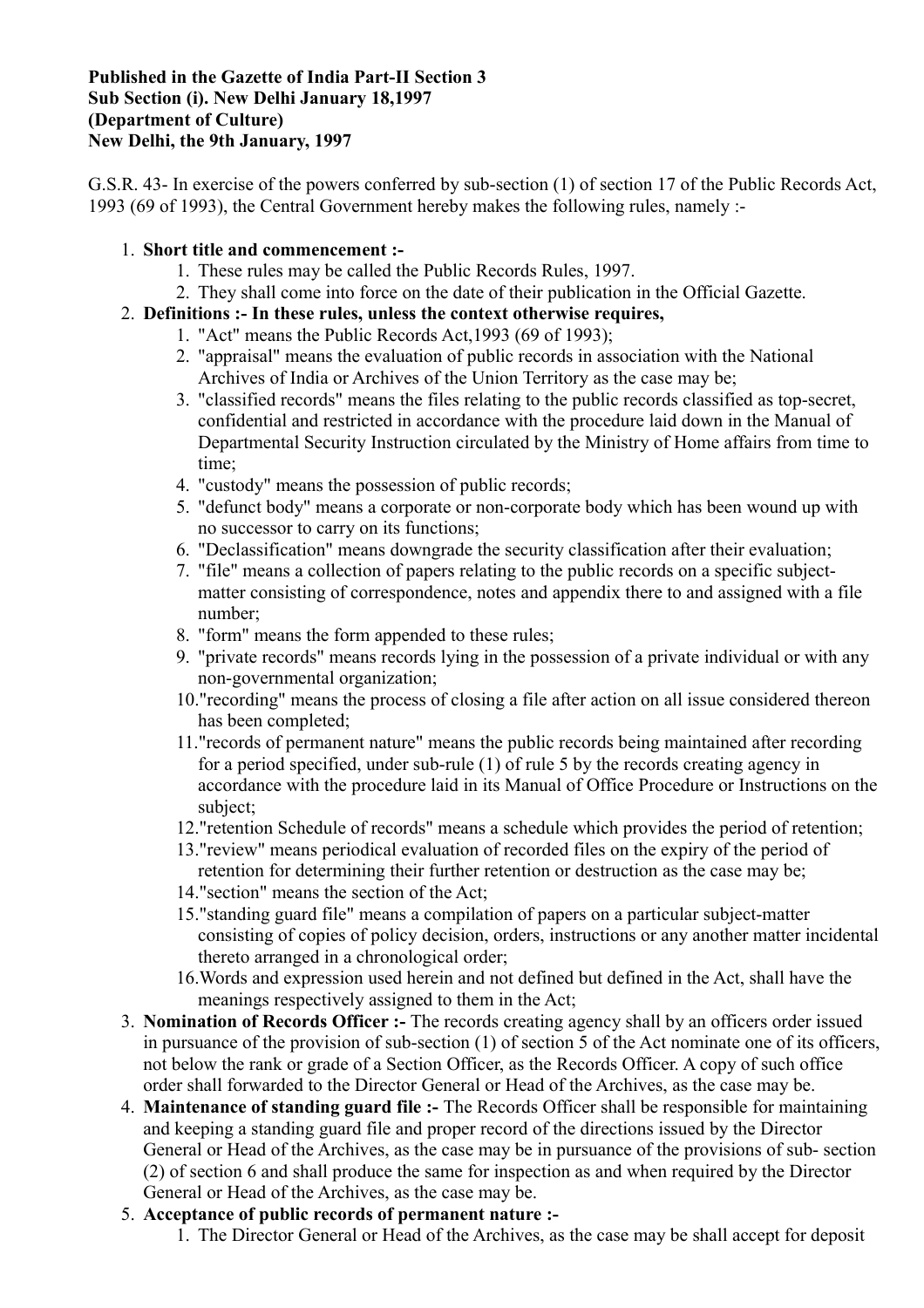and preservation public records of permanent nature which have been retained after recording by the records creating agency in its records room for the last twenty five years or more.

- 2. Records Officer shall intimate to the Director General or Head of the Archives, as the case may be each year before 31st day of January, in form-1 the particulars of all public records of permanent nature which are due for appraisal during the year.
- 3. On receipt of an intimation under sub-rule(2), the Director General or Head of the Archives, as the case may be through his officers shall assist the Records Officer in conducting the appraisal of public records. When the appraisal is over, the Records Officer shall prepare, in triplicate, a transfer list in Form-2 of all public records and deposit the same for preservation with the Director General or Head of the Archives as the case may be who shall after his satisfaction, return one copy of the transfer list to the Records Officer as a receipt of the public records.
- 4. If the Records Officer after appraisal deems it necessary to retain any record or file of permanent nature beyond the period of twenty five years, he may do so for reasons to be recorded in writing and under intimation to the Director General or Head of the Archives as the case may be.

## 6. **Withdrawal of public records :-**

- 1. If public records deposited and preserved with the Director General or Head of the Archives as the case may be are required by the records creating agency for any official purpose, then the Records Officer shall send a duly signed and stamped requisition slip in Form-3 to the Director General or Head of the Archives as the case may be.
- 2. The public records requisitioned under sub-rule (1) may be returned as soon as the purpose is achieved but shall not be retained beyond the period of six months by the Records Officer or the records creating agency.

## 7. **Down-grading of classified records :-**

- 1. The records creating agency shall by an office order authorize an officer not below the rank of the Under Secretary to the Government of India to evaluate and downgrade the classified records being maintained by it. A copy of such office order shall be forwarded to the Director General or Head of the Archives, as the case may be.
- 2. The officer so authorized under sub-rule (1) shall evaluate the classified records every fifth year for the purpose of down-grading.
- 3. After down-grading if the officer declares any record as of permanent nature the same shall be deposited and preserved with the Director General or Head of the Archives , as the case may be, after its appraisal.
- 4. The records deposited under this rule can be requisitioned for any official purpose and returned to the Director General or Head of the Archives as the case may be, in the manner provided under rule 6.
- 5. Every year in the last week of June and December a half-yearly statement in Form-4 shall be furnished by the officer authorized under sub-rule (1) to the Director General or Head of the Archives, as the case may be on the action taken for evaluation and downgrading the classified records.

#### 8. **Submission of Annual Report :-**

- 1. The Records Officers nominated under rule 3 shall furnish to the Director General or Head of the Archives as the case may be an Annual Report in Form-5 every year in the month of March of the following year.
- 2. The Director General or Head of the Archives as the case may be shall thereafter, submit a report to the Government in the Ministry of Human Resources Development every year on the action taken by the Records Officer in pursuance to the provision of clauses (a) to (1) of sub-section 1 of section 6 of the Act.

# 9. **Destruction of Public Records :-**

- 1. No Public Records shall be destroyed without being recorded and reviewed. In the month of January every year each records creating agency shall record after consulting the records retention Schedule all these files on which action has been completed. This work shall be accomplished in consultation with the Records Officer.
- 2. No public records which is more than twenty five years old shall be destroyed by any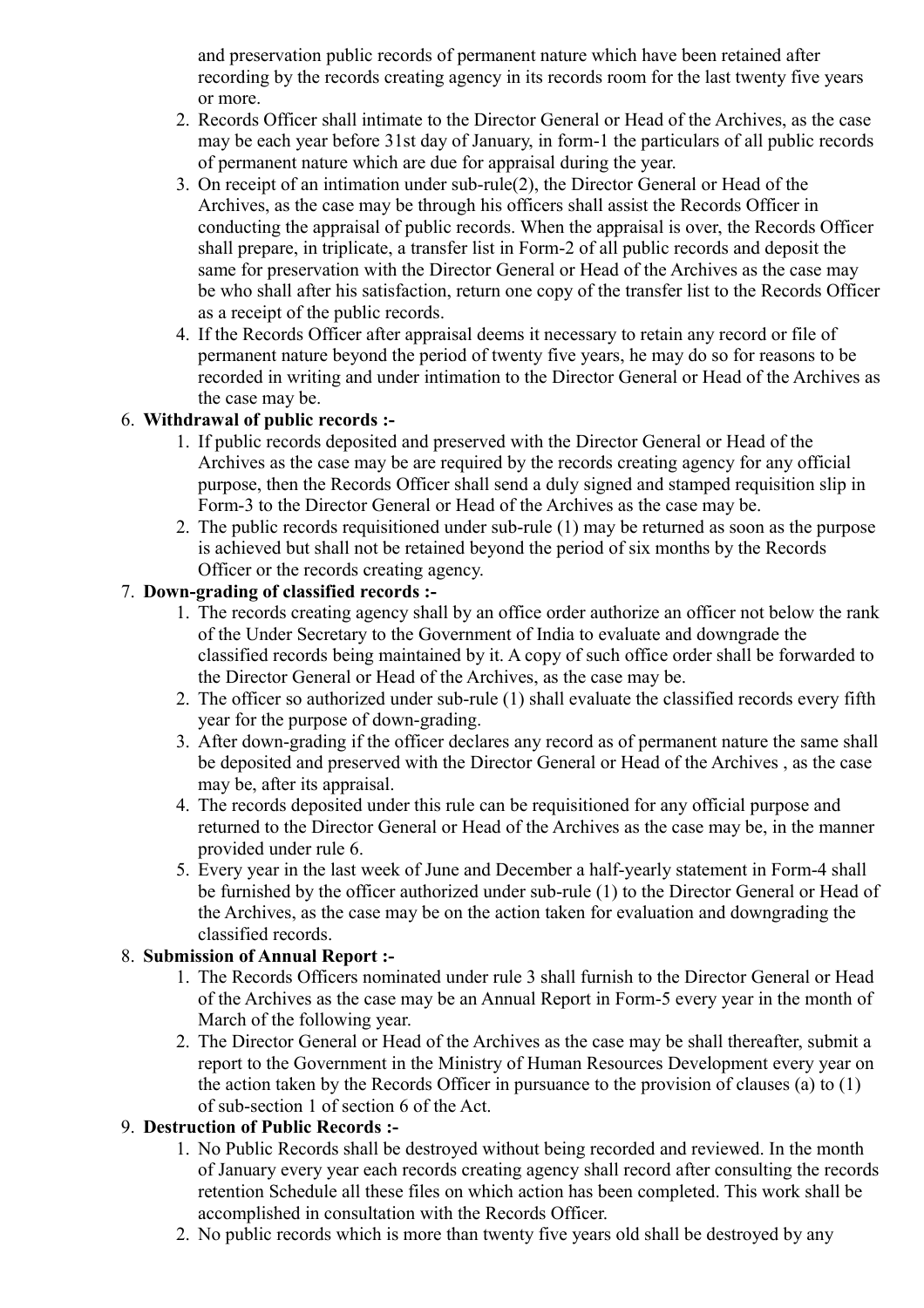records creating agency unless it is appraised.

- 3. A list of all such public records which are proposed to be destroyed shall be prepared by the record creating agency in Form-6 and retained permanently for future reference.
- 4. The Records Officer shall furnish a half yearly report in Form-on recording, indexing, reviewing and weeding of records to the Director General or Head of the Archives, as the case may be.
- 5. Records shall be destroyed either by burning or shredding in the presence of Records Officer.

# 10.**Access to private records :-**

- 1. Records acquired from private sources by way of gift or purchase or otherwise shall be made available for bona fide research subject to the conditions laid down by the donor.
- 2. Research scholars shall submit an application in Form-8 to the Director General or Head of the Archives as the case may be for permission to consult records. The Director General or Head of the Archives as the case may be, may refuse such permission in public interest and for reasons to be recorded on the said application.
- 3. Wherever microfilm rolls may be available the original records shall not be supplied for consultation to research scholars. No copy of any records shall be made by any one without the prior permission of the Director General or Head of the Archives, as the case may be.

# 11.**Access to public records :-**

- 1. The public records accepted for deposit and preservation under sub-rule (1) of rule 5 shall be made available for bona fide consultation and research purpose subject to the provision of sub-section (1) of section 12 and the following conditions namely.
- 2. A person who intends to consult the public records shall apply to the Director General or Head of the Archives, as the case may be in Form-8. The Director General or Head of the Archives, as the case may be may refuse such permission in public interest and for reasons to be recorded on the said application.
- 3. Foreign nationals intending to consult the public records may be permitted only on the production of letters of introduction from their sponsoring institution and diplomatic Mission.
- 4. Record maps and cartographic records relating to the Ministry of External Affairs and Ministry of Defence, in respect of Arunachal Pradesh (including Eastern Section of the Sino- Indian border) Sikkim, Bhutan, Nepal, Tibet, China and Myanmar and areas comprising Pakistan and Bangladesh may be made available for consultation keeping in view the security and the defence of India or of any part of the Territory thereof. Records relating to the Ministry of External Affairs. Home Affairs and Human Resources Development in respect of Jammu and Kashmir (including Gilgit and Chitral) may also be made available for consultation keeping in view the security and defence of India or of any part of the Territory thereof. Provided that the Director General or Head of the Archives as the case may be refuse such consultation.
- 5. Wherever microfilm rolls may be made available the original records shall not be supplied for consultation to research scholar.
- 6. Reprographic and transcription facilities may be made available on submission of an application in Form-9 and for such services the applicant shall have to make the payment of such services (the applicant shall have to make the payment of such services charges) as may be fixed by the Director General or Head of the Archives as the case may be from time to time.
- 7. A person consulting public records for the purpose of research and publishes the work which is based upon the material taken from the said records may acknowledge the same.
- 8. A person intending to consult the public records shall not :
	- a. Write and put any marks or indications on public records;
	- b. Fold, tear, cut, crease, or otherwise damage or mutilate public records;
	- c. Remove any public records without obtaining the permission from the Director General or Head of the Archives, as the case may be;
	- d. Be allowed to take any eatable or drinking products or smoking while consulting public records;
	- e. Place anything or object on any public records with a view to make out any copy of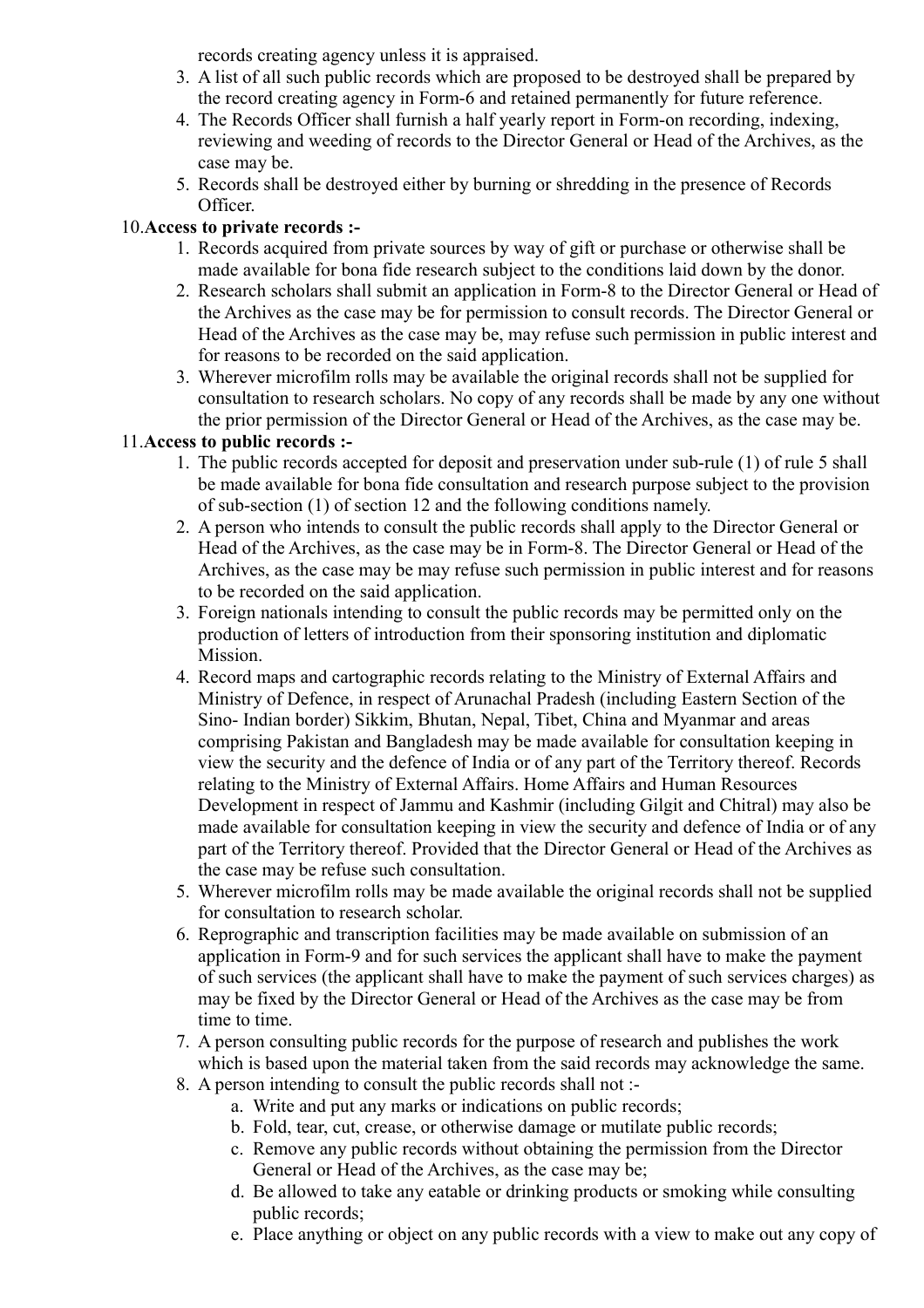the said records;

- f. Disturb or interrupt any other person while consulting the public records; and
- g. Behave in a manner which in the opinion of the Director General or Head of the Archives as the case may be is detrimental to the maintenance and preservation of public records.
- 12.**Allowances to the members of the Archival Advisory Board :-** The members of the Archival Advisory Board nominated by the Central Government under clause (d) of sub-section 2 of section 13 shall draw travelling allowance and daily allowance for attending the meetings of the Archival Advisory Board at the rates admissible to Group 'A' officers of the Central Government.

# **Form - 1**

#### [See sub-rule (2) of rule 5]

Particulars of records of permanent nature due for appraisal during the year ..............................................................

| Total number of files of<br>'A' & 'B' categories lying | Total numbers of files of 'A' $\&$<br>'B' categories transferred to<br>in the records rooms of the records rooms by the Sections<br>records creating agencies during the period under report | Total No. of<br>files referred to files due for<br>under column 1 appraisal<br>and 2 | Total No. of | Remarks<br>if any |
|--------------------------------------------------------|----------------------------------------------------------------------------------------------------------------------------------------------------------------------------------------------|--------------------------------------------------------------------------------------|--------------|-------------------|
|                                                        |                                                                                                                                                                                              |                                                                                      |              |                   |
|                                                        |                                                                                                                                                                                              |                                                                                      |              |                   |
|                                                        |                                                                                                                                                                                              |                                                                                      |              |                   |
|                                                        |                                                                                                                                                                                              |                                                                                      |              |                   |

#### **Form - 2** [See sub-rule (3) of rule 5] Transfer List

Name of the records creating agency i.e. Ministry/ Department/ Office/ Public Undertakings etc. : Name and particulars of the records officer : Name of the Branch/ Section : Year  $\cdot$ 

------------------------

| S. No. | File No. | Subject matter of the file                         | Remarks, if any |
|--------|----------|----------------------------------------------------|-----------------|
|        |          |                                                    |                 |
|        |          |                                                    |                 |
|        |          |                                                    |                 |
|        |          |                                                    |                 |
|        |          |                                                    |                 |
|        |          | $C_{i}$ anotano and soal of the measure of $C_{i}$ |                 |

Signature and seal of the records officer .......................................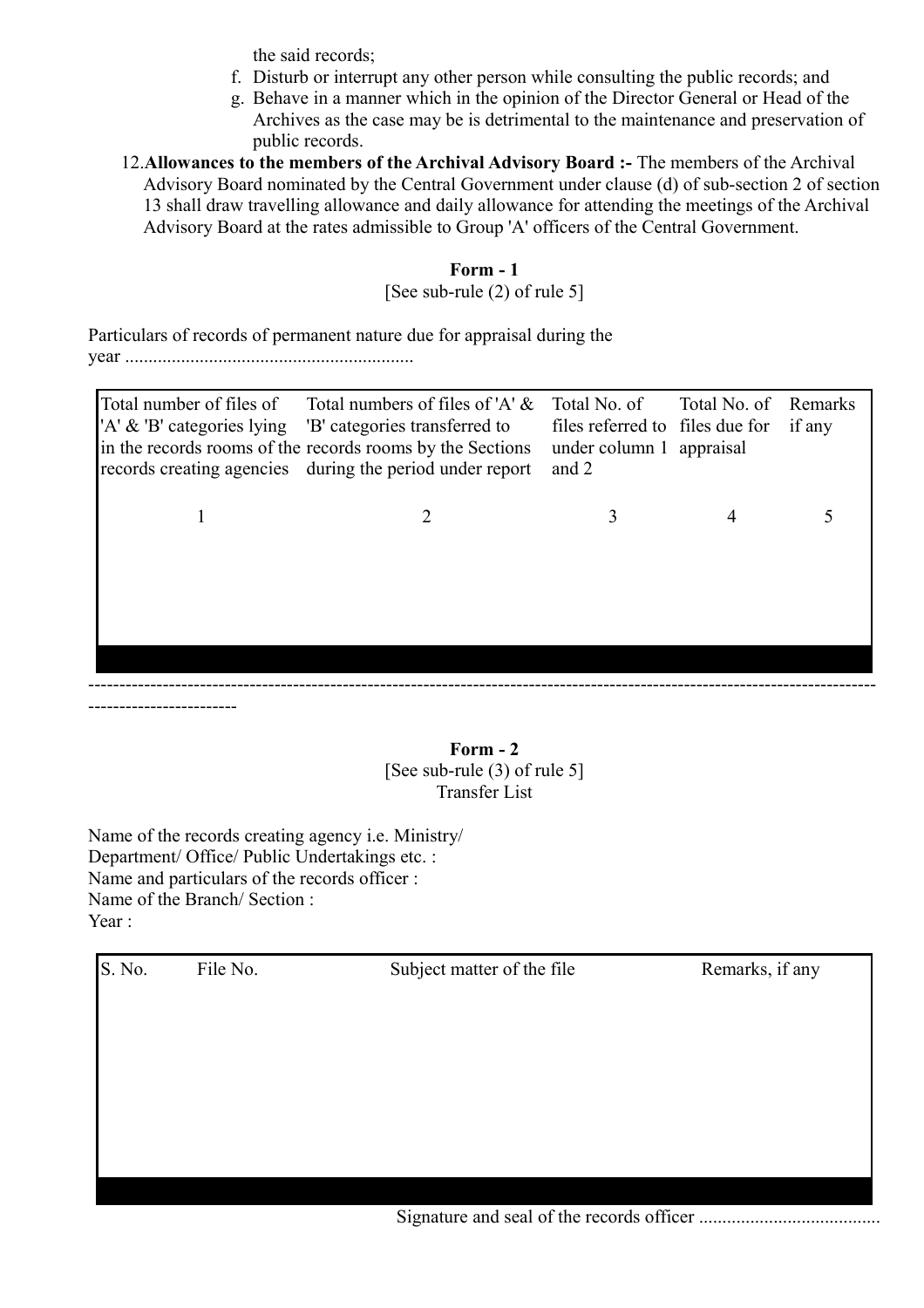#### **Form - 3** [See sub-rule (1) of rule 6] 'Requisition slip'

Name of the records creating agency (i.e. Ministry/ Department/ Office) : Name and particulars of the records officer : Particulars of records or File No. requisitioned : Purpose for which required :

Undertaking by the records officer --- I .......................................................................................... hereby declare that the records/ file requisitioned shall be returned to the Director General/ the head of the Archives before the expiry of six months as required under sub-rule (2) of rule 6.

Date Signature and seal of the records officer

------------------------------------------------------------------------------------------------------------------------------- ------------------------

> **Form - 4** [See sub-rule (5) of rule 7] (Half Yearly Statement on periodical review of classified records)

| Total No. of classified records No. of classified<br>lying at present in the<br>organisation | records due for<br>reviewing | No. of files reviewed and down<br>grades during the period under<br>report | Remarks |
|----------------------------------------------------------------------------------------------|------------------------------|----------------------------------------------------------------------------|---------|
|                                                                                              |                              |                                                                            |         |
|                                                                                              |                              |                                                                            |         |
|                                                                                              |                              |                                                                            |         |

------------------------

#### **Form - 5**

Form for the submission of Annual Report to Director General of Archives/ head of the Archives [See sub-rule (1) of rule 8]

- 1. A. Setting up organised Departmental Records Room --- Whether your organisation has set up an organised Records Room, and if so; is the space sufficient?
	- B. Nomination of Records Officers. --- Whether your organisation has nominated an officer as Departmental Records Officer, and if not, give reasons?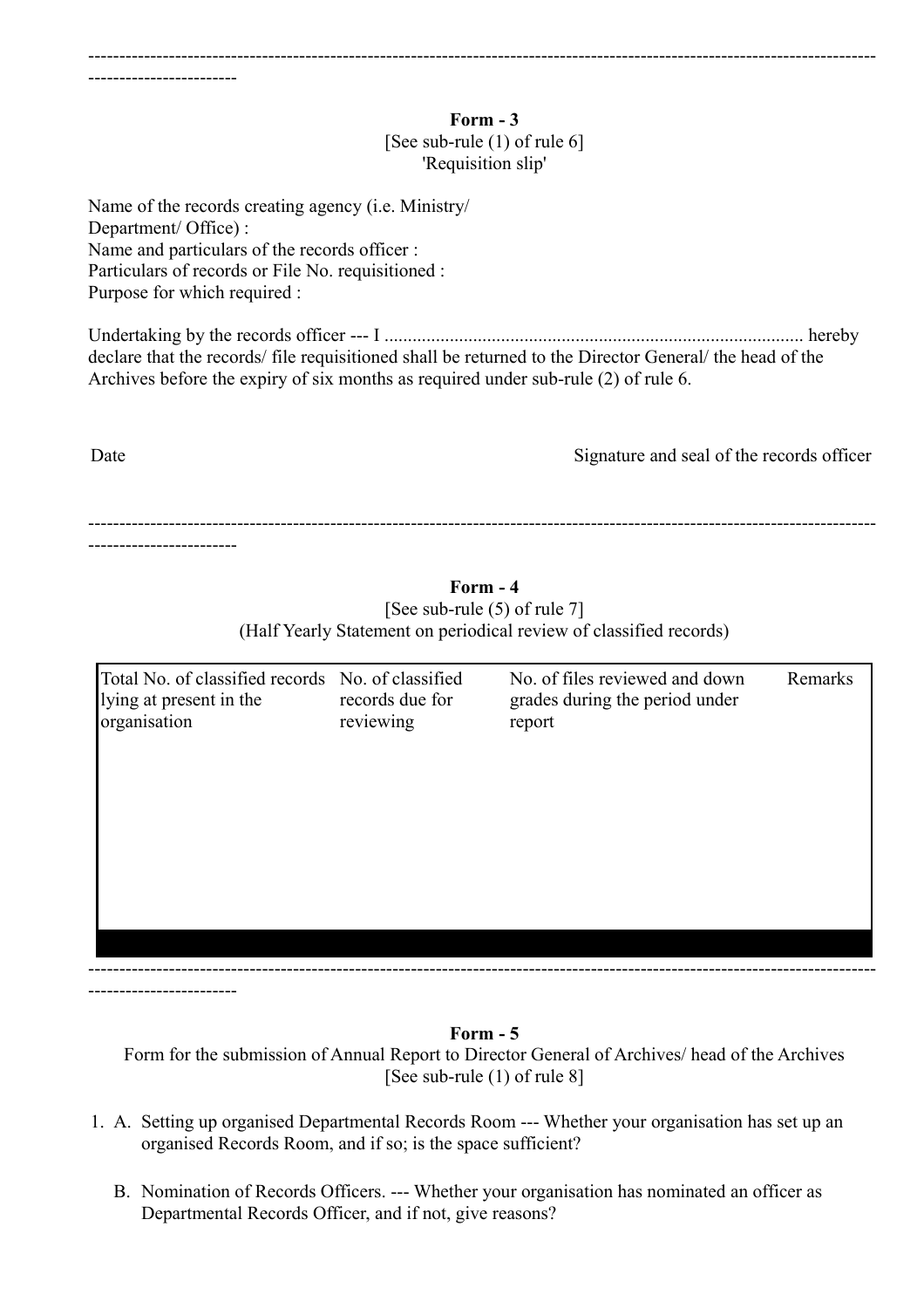- C. Training of Records Officer and Staff :
	- (i) Whether Departmental Records Officer has received training in Records Management?
	- (ii) Whether the junior staff working in the Departmental Records Room are trained in various aspects of Records Management?

(iii If not, are you willing to avail training facilities existing at National Archives of India. )

- D. I Sharing of space for housing semi-current records at National Archives/ Archives of the Union Territory:-
	- (i) Whether your organisation is willing to share space at National Archives, New Delhi and its Records Centres at Jaipur, Pondicherry and Bhubaneswar and Regional Office at Bhopal?
	- (ii) If yes, please state bulk of records proposed to be transferred.
	- II (i) Whether your organisation is willing to share space at the Archives of the Union Territory?
		- (ii) If yes, please state bulk of records proposed to be transferred.
- 2. Periodical recording, reviewing and weeding out of semi-current records :
	- (i) Whether your organisation has taken steps for recording, reviewing and weeding out of ephemeral records?
	- (ii) Indicate the total number of records recorded, reviewed and weeded out during the period under report.
- 3. Appraisal of Non-Current records :-
	- (i) Whether your organisation has initiated action to get non-current records appraised in consultation with National Archives?
	- (ii) State the total bulk of records awaiting appraisal.
- 4. Compilation/ Revision of Retention Schedule of Records :
	- (i) Whether your organisation has compiled Record Retention Schedule of substantive functions in consultation with National Archives and if not what action do you propose to take?
	- (ii) Has your organisation taken steps to revise the above schedule after five years?
- 5. Periodical review of classified records :-
	- (i) Whether your organisation has de-classified te classified records during the period under report?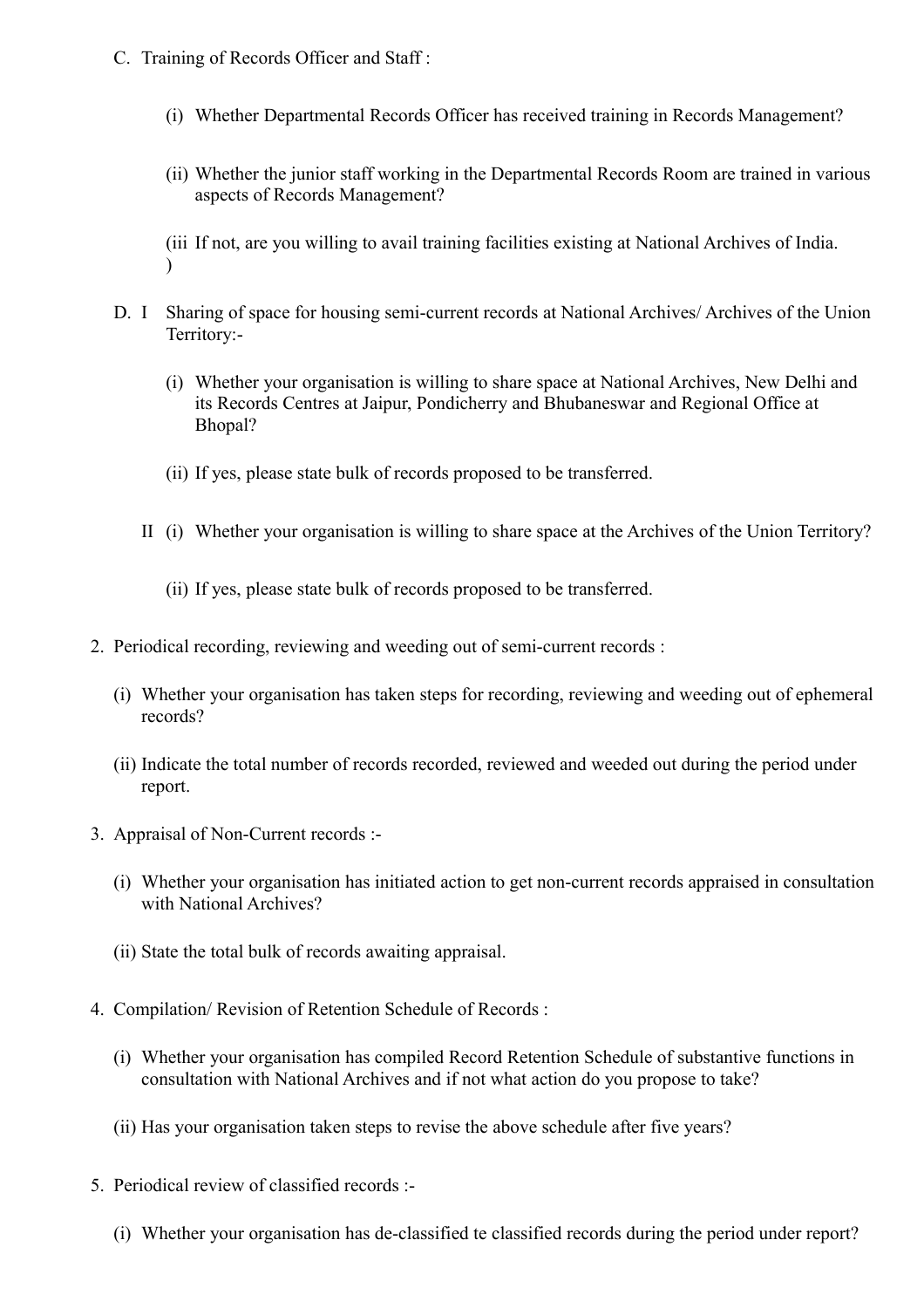- (ii) If not, state reasons?
- 6. Compilation of Annual Indices to Records:
	- (i) Whether your organisation has compiled annual indices?
	- (ii) State inclusive years with the name of the series?
- 7. Compilation of Organisational history:

Has your organisation compiled organisational history, reflecting various functions along with the date of their creation and if so furnish a copy to National Archives.

8. Records of Defunct Bodies :--

------------------------

- (i) Whether your organisation has got records of defunct bodies, give details?
- (ii) If yes, what action have you initiated for their transfer to National Archives?

------------------------------------------------------------------------------------------------------------------------------- ------------------------

#### **Form - 6** [See sub-rule (3) of rule 9]

Particulars of records destroyed during the year ........................................................................

S. No. File Nos. Subject matter of the files Remarks -------------------------------------------------------------------------------------------------------------------------------

# **Form - 7**

[See sub-rule (4) of rule 9]

Half yearly report on recording, indexing, reviewing and weeding of records during the Half year ending .......................

Sl. Total number of Total numbers of Total No. of files Total number of files Remarks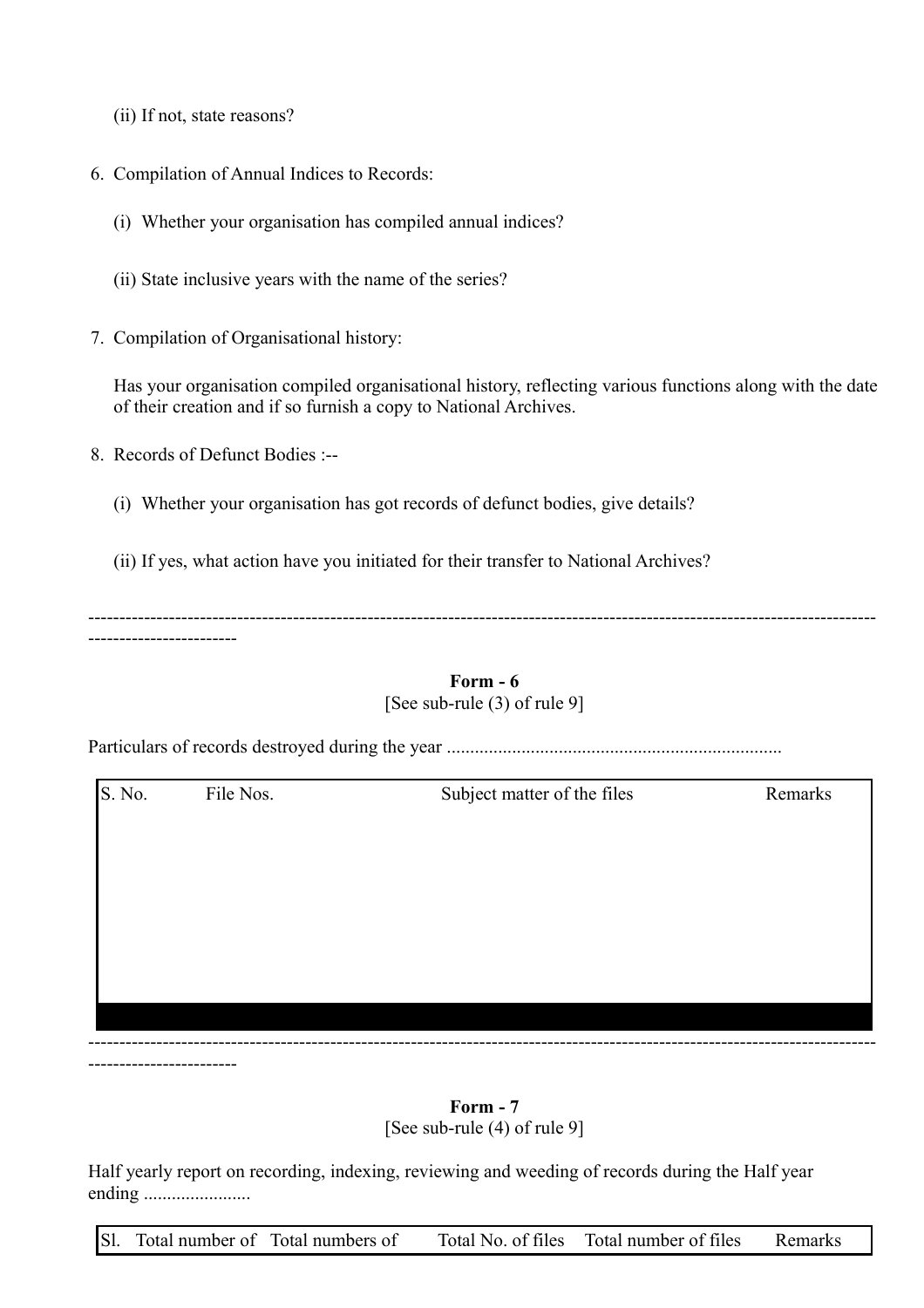| 3<br>5<br>$\overline{2}$<br>$\overline{4}$<br>6 | No. files recorded | files indexed | reviewed | weeded out, if any |  |
|-------------------------------------------------|--------------------|---------------|----------|--------------------|--|
|                                                 |                    |               |          |                    |  |
|                                                 |                    |               |          |                    |  |
|                                                 |                    |               |          |                    |  |
|                                                 |                    |               |          |                    |  |

**Form - 8** [See rule (2) of rule 10 and clause (i) of sub-rule (1) of rule 11] (Application form for permission to consult records)

To

------------------------

The Director General of Archives, Government of India, New Delhi-110001

Sir,

I hereby apply for enrolment as a research scholar for consulting records in the Research Room of the National Archives of India. I agree to comply with the rules and conditions in force and promise to deposit a copy of each of my work based on the materials consulted at the National Archives of India immediately after the publication.

 $\mathcal{L}_\mathcal{L} = \{ \mathcal{L}_\mathcal{L} = \{ \mathcal{L}_\mathcal{L} = \{ \mathcal{L}_\mathcal{L} = \{ \mathcal{L}_\mathcal{L} = \{ \mathcal{L}_\mathcal{L} = \{ \mathcal{L}_\mathcal{L} = \{ \mathcal{L}_\mathcal{L} = \{ \mathcal{L}_\mathcal{L} = \{ \mathcal{L}_\mathcal{L} = \{ \mathcal{L}_\mathcal{L} = \{ \mathcal{L}_\mathcal{L} = \{ \mathcal{L}_\mathcal{L} = \{ \mathcal{L}_\mathcal{L} = \{ \mathcal{L}_\mathcal{$ 

1. Name, including Surname : Sh./ Smt./ Km./ Dr.

 $\mathcal{L}_\text{max}$  , and the contract of the contract of the contract of the contract of the contract of the contract of

 $\mathcal{L}_\mathcal{L} = \{ \mathcal{L}_\mathcal{L} = \{ \mathcal{L}_\mathcal{L} = \{ \mathcal{L}_\mathcal{L} = \{ \mathcal{L}_\mathcal{L} = \{ \mathcal{L}_\mathcal{L} = \{ \mathcal{L}_\mathcal{L} = \{ \mathcal{L}_\mathcal{L} = \{ \mathcal{L}_\mathcal{L} = \{ \mathcal{L}_\mathcal{L} = \{ \mathcal{L}_\mathcal{L} = \{ \mathcal{L}_\mathcal{L} = \{ \mathcal{L}_\mathcal{L} = \{ \mathcal{L}_\mathcal{L} = \{ \mathcal{L}_\mathcal{$ 

2. Father's/ Husband's Name :

3. Date of Birth :  $\mathcal{L}_\mathcal{L} = \{ \mathcal{L}_\mathcal{L} = \{ \mathcal{L}_\mathcal{L} = \{ \mathcal{L}_\mathcal{L} = \{ \mathcal{L}_\mathcal{L} = \{ \mathcal{L}_\mathcal{L} = \{ \mathcal{L}_\mathcal{L} = \{ \mathcal{L}_\mathcal{L} = \{ \mathcal{L}_\mathcal{L} = \{ \mathcal{L}_\mathcal{L} = \{ \mathcal{L}_\mathcal{L} = \{ \mathcal{L}_\mathcal{L} = \{ \mathcal{L}_\mathcal{L} = \{ \mathcal{L}_\mathcal{L} = \{ \mathcal{L}_\mathcal{$ 

4. Qualifications :

5. Nationality :  $\mathcal{L}_\mathcal{L} = \{ \mathcal{L}_\mathcal{L} = \{ \mathcal{L}_\mathcal{L} = \{ \mathcal{L}_\mathcal{L} = \{ \mathcal{L}_\mathcal{L} = \{ \mathcal{L}_\mathcal{L} = \{ \mathcal{L}_\mathcal{L} = \{ \mathcal{L}_\mathcal{L} = \{ \mathcal{L}_\mathcal{L} = \{ \mathcal{L}_\mathcal{L} = \{ \mathcal{L}_\mathcal{L} = \{ \mathcal{L}_\mathcal{L} = \{ \mathcal{L}_\mathcal{L} = \{ \mathcal{L}_\mathcal{L} = \{ \mathcal{L}_\mathcal{$ 

6. Profession :  $\mathcal{L}_\mathcal{L} = \{ \mathcal{L}_\mathcal{L} = \{ \mathcal{L}_\mathcal{L} = \{ \mathcal{L}_\mathcal{L} = \{ \mathcal{L}_\mathcal{L} = \{ \mathcal{L}_\mathcal{L} = \{ \mathcal{L}_\mathcal{L} = \{ \mathcal{L}_\mathcal{L} = \{ \mathcal{L}_\mathcal{L} = \{ \mathcal{L}_\mathcal{L} = \{ \mathcal{L}_\mathcal{L} = \{ \mathcal{L}_\mathcal{L} = \{ \mathcal{L}_\mathcal{L} = \{ \mathcal{L}_\mathcal{L} = \{ \mathcal{L}_\mathcal{$ 

7. Subject of Research :  $\mathcal{L}_\text{max}$  , and the contribution of the contribution of the contribution of the contribution of the contribution of the contribution of the contribution of the contribution of the contribution of the contribution of t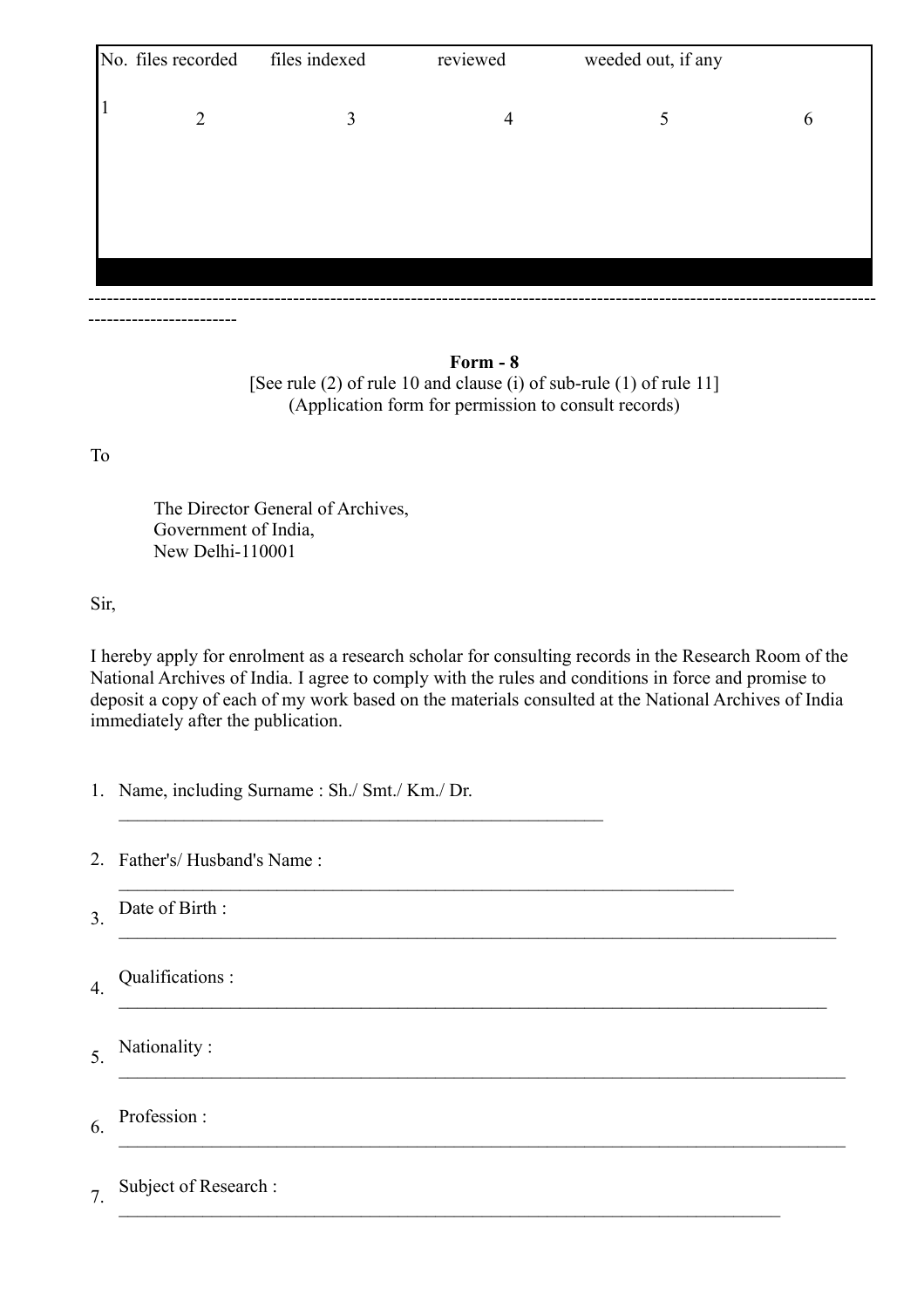| 8. |  | University/Institutions* registered with : |  |  |
|----|--|--------------------------------------------|--|--|
|----|--|--------------------------------------------|--|--|

 $\mathcal{L}_\text{max}$  , and the contract of the contract of the contract of the contract of the contract of the contract of the contract of the contract of the contract of the contract of the contract of the contract of the contr

 $\mathcal{L}_\text{max}$  , and the contribution of the contribution of the contribution of the contribution of the contribution of the contribution of the contribution of the contribution of the contribution of the contribution of t

#### 9. Period for which admission is sought :  $\mathcal{L}_\text{max}$  and the contract of the contract of the contract of the contract of the contract of the contract of

10 Signature and date :

11. Address (i) Local :

 $\mathcal{L}_\mathcal{L} = \{ \mathcal{L}_\mathcal{L} = \{ \mathcal{L}_\mathcal{L} = \{ \mathcal{L}_\mathcal{L} = \{ \mathcal{L}_\mathcal{L} = \{ \mathcal{L}_\mathcal{L} = \{ \mathcal{L}_\mathcal{L} = \{ \mathcal{L}_\mathcal{L} = \{ \mathcal{L}_\mathcal{L} = \{ \mathcal{L}_\mathcal{L} = \{ \mathcal{L}_\mathcal{L} = \{ \mathcal{L}_\mathcal{L} = \{ \mathcal{L}_\mathcal{L} = \{ \mathcal{L}_\mathcal{L} = \{ \mathcal{L}_\mathcal{$ 

(ii) Permanent :

Particulars of records to be consulted :

|     | Department | Period | Remarks |
|-----|------------|--------|---------|
| 1.  |            |        |         |
| 2.  |            |        |         |
| 3.  |            |        |         |
| 14. |            |        |         |
|     |            |        |         |

 $\mathcal{L}_\text{max}$  , and the contribution of the contribution of the contribution of the contribution of the contribution of the contribution of the contribution of the contribution of the contribution of the contribution of t

\* Scholars are requested to attach a letter of recommendation from their University/ Institution/ Department. However, the foreign scholars are requested to bring a letter of accredition from the diplomatic representatives of their country in India as well.

| m<br>mri |  |  |
|----------|--|--|
|----------|--|--|

-------------------------------------------------------------------------------------------------------------------------------

[See clause (v) of sub-rule (1) of rule 11] Application for Reprographic/ Transcription Facilities

To

------------------------

The Director General of Archives, National Archives of India, New Delhi. Dated : New Delhi.

Sir,

Kindly supply me Microfilm (NFG/ POS) PHOTO COPIES/ XEROX TRANSCRIPTS of the material(s) indicated in the enclosed list for my research/ publication/ University. The material is from the  $Ministry(s) Department(s) of$  It consits of

items and covers the period from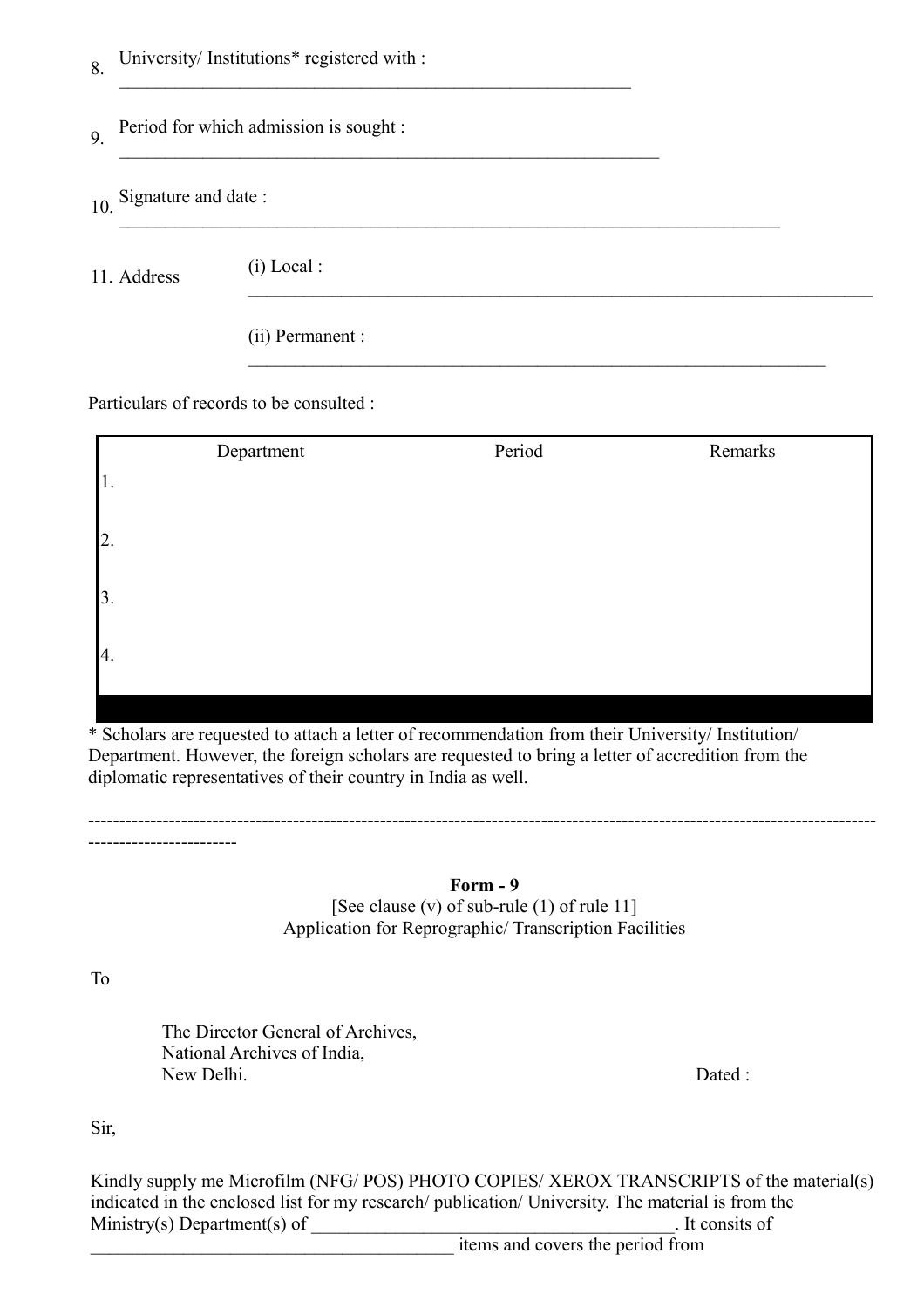- 1. I declare that the above material is for my research/ publication/ university.
- 2. I undertake to pay the charges as per schedule of rates prevailing at the time of completion of work. I understand and accept that the estimated cost, when supplied is only tentative and the rates are also liable to revision without notice.
- 3. The photocopies/ transcripts supplied will not be sold/ transerred to any other person without prior permission of the Director General of Archives.
- 4. The material, if published, will be suitably acknowledged and provisions of copyright, where applicable, will be complied with.
- 5. I hereby deposit a sum of Rs. \_\_\_\_\_\_\_\_\_\_\_\_\_\_\_\_\_\_\_\_\_\_\_\_\_\_\_\_\_\_\_\_\_\_\_\_\_\_\_\_ as advance.

Yours faithfully,

Permanent Address (in block letters)

Signature : Name (in block letters) Local Address.

#### **FOR OFFICE USE**

 $\mathcal{L}_\text{max} = \mathcal{L}_\text{max} = \mathcal{L}_\text{max} = \mathcal{L}_\text{max} = \mathcal{L}_\text{max} = \mathcal{L}_\text{max} = \mathcal{L}_\text{max} = \mathcal{L}_\text{max} = \mathcal{L}_\text{max} = \mathcal{L}_\text{max} = \mathcal{L}_\text{max} = \mathcal{L}_\text{max} = \mathcal{L}_\text{max} = \mathcal{L}_\text{max} = \mathcal{L}_\text{max} = \mathcal{L}_\text{max} = \mathcal{L}_\text{max} = \mathcal{L}_\text{max} = \mathcal{$ 

Advance received vide receipt No. \_\_\_\_\_\_\_\_\_\_\_\_\_\_\_ dated \_\_\_\_\_\_\_\_\_\_\_\_\_\_\_ for Rs.

Services charges have come to Rs.

 $\mathcal{L}_\text{max}$ 

\_\_\_\_\_\_\_\_\_\_\_\_\_\_\_\_\_\_\_\_\_\_\_\_\_\_\_

Balance receipt vide Receipt No. dated Rs.

Cleared for photo copying transcription subject to following :

 $(1)$ 

Signature of Archivist

Date:

[No. F.16-2/94-RM]